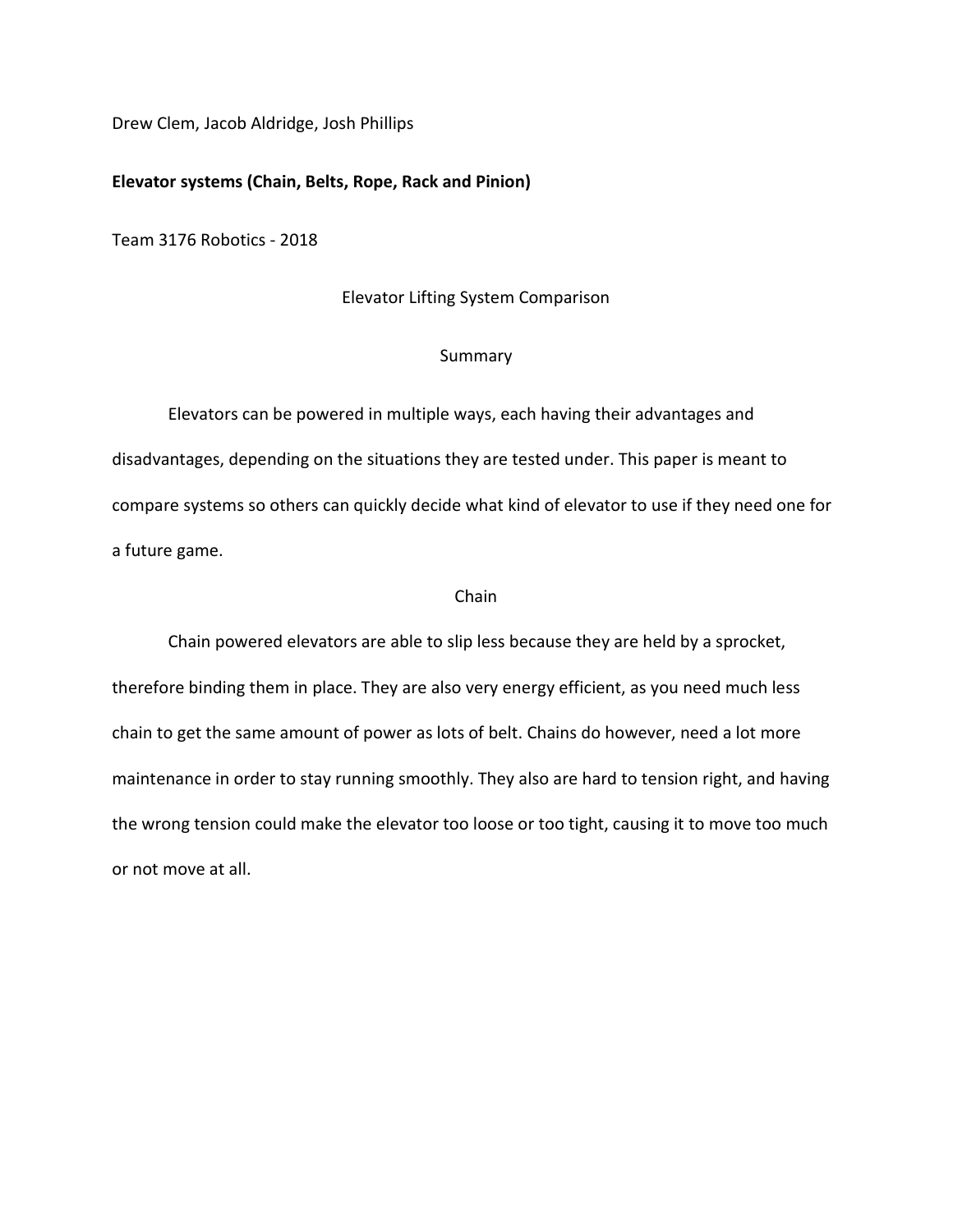

Many teams used elevators in the 2011 LOGO Motion game. Team 2729 used a chain powered elevator with Crimson Claw.

Belts

 A belt driven elevator system has the advantage of being already tensioned, and therefore much easier to apply. A belt elevator also needs very little maintenance and will run smoothly on its own. Everything does come at a cost though, and the little maintenance means it cannot hold up weight as well as an equal amount of chain could. Belts also have a tendency to slip, but this issue can be solved by using a timing belt.



Team 254 used a belt powered system in 2011 on Slipstream.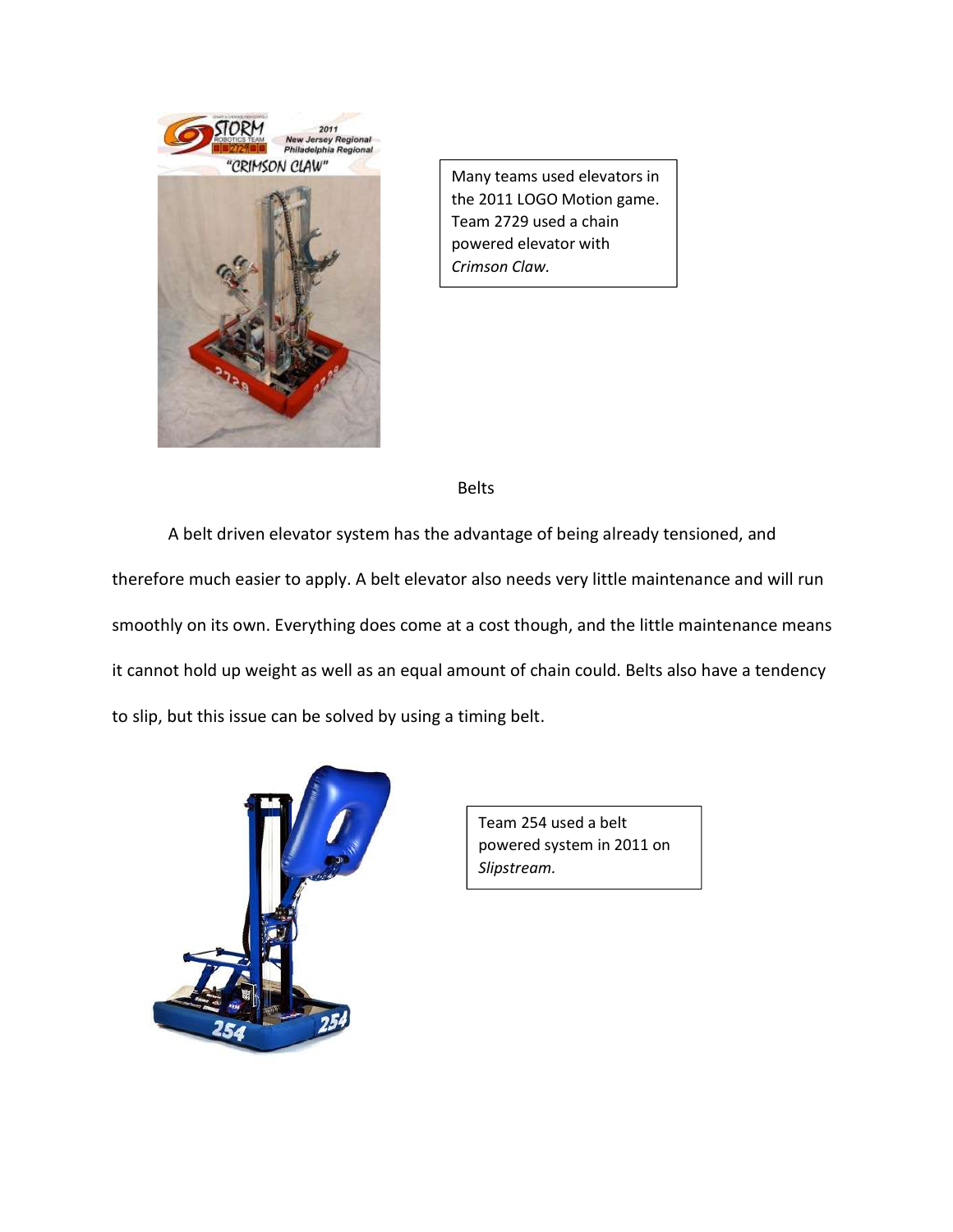### Rope

 An advantage to using rope is that we can multiply the effect of force by using a pulley to spool the rope around. We will not have to strain a motor to generate enough force to lift many pounds of weight, as adding a system of pulleys would reduce the amount of force needed to lift objects. A disadvantage to this is rope strength. We will be reducing motor strain, but the rope may hold a possible hundreds of pounds of force. This is something that a chain could easily do, but something flexible like rope could struggle with greatly. Therefore, we will need to make sure the rope is sturdy and strong, such as Paracord.



Team 100 used a rope pulley system in 2015 with Slidewinder.